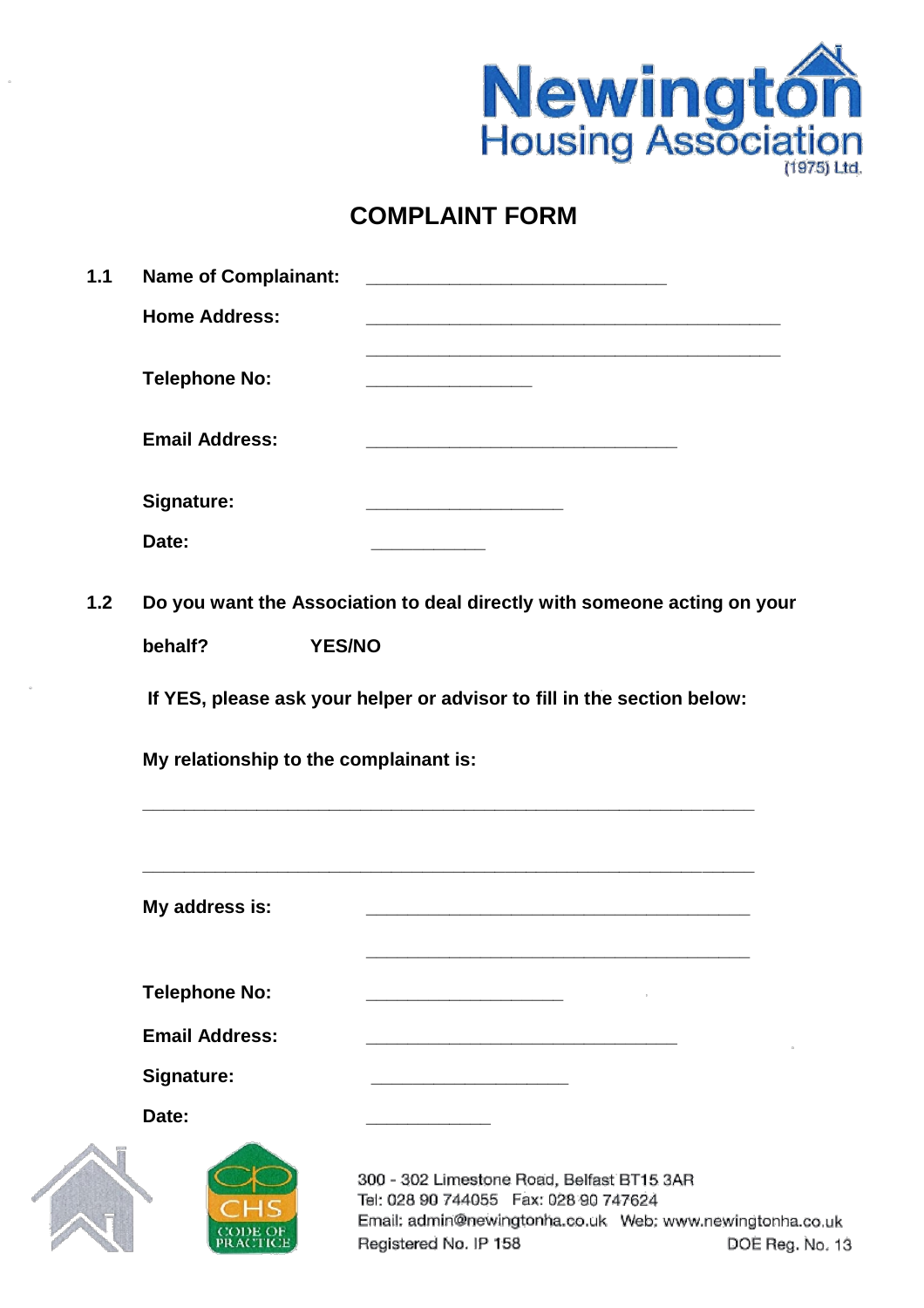**2. Please give details of your complaint below (Attach a separate sheet if required). Remember to include dates, times, names and any other relevant information**

## **Supporting Documentation**

**3. Please list below any supporting documentation which you are including with your complaint**